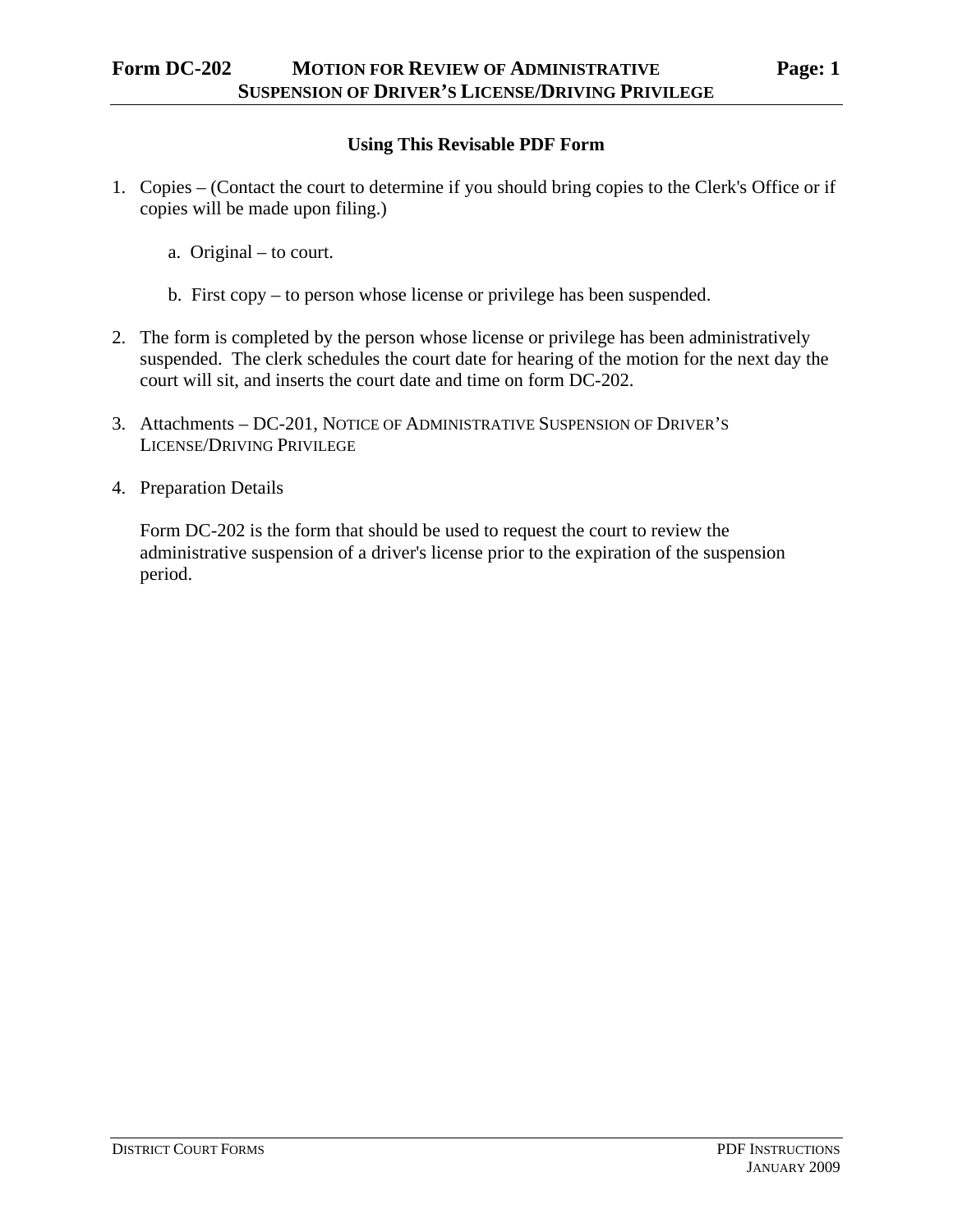## **Form DC-202 MOTION FOR REVIEW OF ADMINISTRATIVE SUSPENSION Page: 2 OF DRIVER'S LICENSE/DRIVING PRIVILEGE**

| <b>MOTION FOR REVIEW OF ADMINISTRATIVE SUSPENSION</b><br>OF DRIVER'S LICENSE/DRIVING PRIVILEGE                                                                                                                                                                                                                                                                                                                                                                                                                                                                                                                                                                                                                                                                                                                                                                                                                                                                                                                       |                                                | <b>HEARING DATE AND TIME</b>                                         |  |
|----------------------------------------------------------------------------------------------------------------------------------------------------------------------------------------------------------------------------------------------------------------------------------------------------------------------------------------------------------------------------------------------------------------------------------------------------------------------------------------------------------------------------------------------------------------------------------------------------------------------------------------------------------------------------------------------------------------------------------------------------------------------------------------------------------------------------------------------------------------------------------------------------------------------------------------------------------------------------------------------------------------------|------------------------------------------------|----------------------------------------------------------------------|--|
| Commonwealth of Virginia<br>Va. Code § 46.2-391.2                                                                                                                                                                                                                                                                                                                                                                                                                                                                                                                                                                                                                                                                                                                                                                                                                                                                                                                                                                    |                                                |                                                                      |  |
|                                                                                                                                                                                                                                                                                                                                                                                                                                                                                                                                                                                                                                                                                                                                                                                                                                                                                                                                                                                                                      | [ ] General District Court                     |                                                                      |  |
|                                                                                                                                                                                                                                                                                                                                                                                                                                                                                                                                                                                                                                                                                                                                                                                                                                                                                                                                                                                                                      | Juvenile and Domestic Relations District Court |                                                                      |  |
| CITY/COUNTY                                                                                                                                                                                                                                                                                                                                                                                                                                                                                                                                                                                                                                                                                                                                                                                                                                                                                                                                                                                                          |                                                |                                                                      |  |
|                                                                                                                                                                                                                                                                                                                                                                                                                                                                                                                                                                                                                                                                                                                                                                                                                                                                                                                                                                                                                      |                                                |                                                                      |  |
| NAME OF LICENSE HOLDER/DRIVER                                                                                                                                                                                                                                                                                                                                                                                                                                                                                                                                                                                                                                                                                                                                                                                                                                                                                                                                                                                        |                                                | <b>RESIDENCE ADDRESS</b>                                             |  |
|                                                                                                                                                                                                                                                                                                                                                                                                                                                                                                                                                                                                                                                                                                                                                                                                                                                                                                                                                                                                                      |                                                |                                                                      |  |
| <b>DRIVER'S LICENSE NUMBER</b>                                                                                                                                                                                                                                                                                                                                                                                                                                                                                                                                                                                                                                                                                                                                                                                                                                                                                                                                                                                       | <b>STATE</b>                                   | SOCIAL SECURITY NUMBER                                               |  |
| of seven (7) days, [] for a period of 60 days or until date of trial, whichever occurs first [] until date of trial pursuant to Virginia Code § 46.2-391.2. I understand that the court may<br>rescind the suspension only if I prove at the hearing, by a preponderance of the evidence, that there was no probable cause for my arrest or that the magistrate did not have probable cause to<br>issue the warrant or that there was no probable cause for the issuance of the petition. The court may reduce the period of suspension only if it finds that there was no probable cause to<br>charge a second, third or subsequent offense. I have received a copy of the Motion for Review and understand that if I fail to attend the hearing as indicated above, without just cause, my<br>right to review will be waived.                                                                                                                                                                                      |                                                |                                                                      |  |
|                                                                                                                                                                                                                                                                                                                                                                                                                                                                                                                                                                                                                                                                                                                                                                                                                                                                                                                                                                                                                      |                                                | 12                                                                   |  |
| DATE                                                                                                                                                                                                                                                                                                                                                                                                                                                                                                                                                                                                                                                                                                                                                                                                                                                                                                                                                                                                                 |                                                | SIGNATURE OF LICENSE HOLDER                                          |  |
| the suspension under Virginia Code § 46.2-391.2 has been rescinded. The license holder will be provided with a certificate copy of this order to carry for the remainder of<br>13<br>the reduced suspension period.<br>is rescinded. The Clerk shall return the suspended license, if any, to the license holder (unless the license has been otherwise suspended or revoked), deliver to the license<br>holder/driver a notice that the suspension has been rescinded, and forward to the Commissioner of the Department of Motor Vehicles a copy of the notice that the suspension under<br>Virginia Code § 46.2-391.2 has been rescinded. The license holder will be provided with a certified copy of this order to carry for the remainder of the rescinded<br>suspension period.<br>[] is rescinded, but license not returned as license is otherwise revoked or suspended.<br>The license holder/driver failed to appear without just cause and thereby waived his/her right to have the suspension reviewed. |                                                |                                                                      |  |
| 14                                                                                                                                                                                                                                                                                                                                                                                                                                                                                                                                                                                                                                                                                                                                                                                                                                                                                                                                                                                                                   |                                                |                                                                      |  |
| 15                                                                                                                                                                                                                                                                                                                                                                                                                                                                                                                                                                                                                                                                                                                                                                                                                                                                                                                                                                                                                   |                                                | 16                                                                   |  |
| DATE                                                                                                                                                                                                                                                                                                                                                                                                                                                                                                                                                                                                                                                                                                                                                                                                                                                                                                                                                                                                                 |                                                | <b>JUDGE'S SIGNATURE</b>                                             |  |
|                                                                                                                                                                                                                                                                                                                                                                                                                                                                                                                                                                                                                                                                                                                                                                                                                                                                                                                                                                                                                      | FOR USE BY CLERK'S OFFICE                      |                                                                      |  |
| License returned to license holder.<br>$17^{\lfloor}$                                                                                                                                                                                                                                                                                                                                                                                                                                                                                                                                                                                                                                                                                                                                                                                                                                                                                                                                                                | <b>F</b> 1<br>17 <sup>1</sup>                  | License not returned as license is otherwise suspended or revoked.   |  |
| License not returned because administrative suspension affirmed or reduced.                                                                                                                                                                                                                                                                                                                                                                                                                                                                                                                                                                                                                                                                                                                                                                                                                                                                                                                                          |                                                | License not returned because license holder/driver failed to appear. |  |
| 18                                                                                                                                                                                                                                                                                                                                                                                                                                                                                                                                                                                                                                                                                                                                                                                                                                                                                                                                                                                                                   |                                                | 19                                                                   |  |
| DATE<br>FORM DC-202 MASTER 10/08                                                                                                                                                                                                                                                                                                                                                                                                                                                                                                                                                                                                                                                                                                                                                                                                                                                                                                                                                                                     |                                                | [ ] CLERK [ ] DEPUTY CLERK                                           |  |
| <b>DISTRICT COURT FORMS</b>                                                                                                                                                                                                                                                                                                                                                                                                                                                                                                                                                                                                                                                                                                                                                                                                                                                                                                                                                                                          |                                                | PDF INSTRUCTIONS                                                     |  |
|                                                                                                                                                                                                                                                                                                                                                                                                                                                                                                                                                                                                                                                                                                                                                                                                                                                                                                                                                                                                                      |                                                |                                                                      |  |